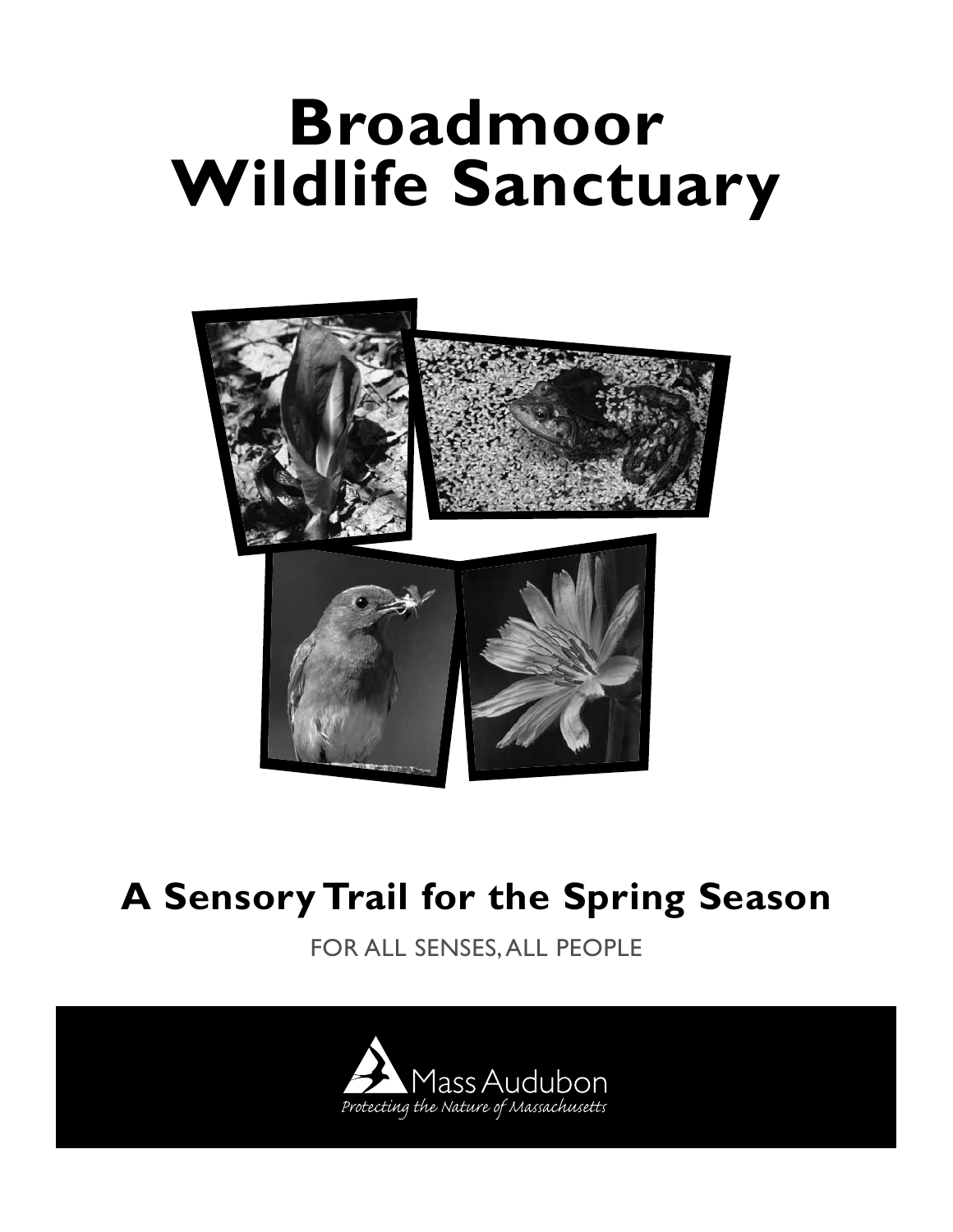An audio tour is available from May – November through your cell phone by calling **508-530-0002**. The recording and tour booklet are also available online at **www.massaudubon.org**.

#### **Welcome to Broadmoor Wildlife Sanctuary. This Sensory Trail is here for your enjoyment. Please take only pictures and leave only footprints. Enjoy your walk today and return to experience the trail in different seasons.**

### **11**

Welcome to Broadmoor's multi-sensory interpretive guide to our marsh boardwalk trail in spring. Broadmoor undergoes an extraordinary transformation from the final blustery days of winter in March to the balmy cusp of summer in June. Hibernators emerge and migrants return. Birds and animals begin to rear their young. Trees leaf out and plants flower. The forests and fields grow green. There is much to hear, smell, feel, and see. We hope our guide encourages you to make an in-depth, sensory exploration of the nature of Broadmoor and heighten your sense of wonder. Before you begin, we'd like to orient you to our sanctuary, give a few quick instructions, and point you in the right direction.

Broadmoor contains more than 600 protected acres of field, forest, and wetland habitat. We have nine miles of walking trails. The trail that you are about to explore is a quarter- mile loop that is accessible to everyone. The wide path through the woods and the boardwalk through Indian Brook marsh accommodate wheelchairs, walkers, and baby strollers. There are benches along the boardwalk where you can sit. The marsh boardwalk is a favorite with young and old alike, new visitors or experienced outdoors people. The narration portion of the multi-sensory guide takes about 60-70 minutes. There is no time limit for walking the trail, but many people take an hour and a half or more to fully enjoy the experience.

Because we are a wildlife sanctuary, all of the plants and animals here are protected. Please do not collect, pick, or eat anything. For your safety as well as for that of the wildlife, remain on the trail to avoid poison ivy, thorny vegetation, rocks, roots, and ticks.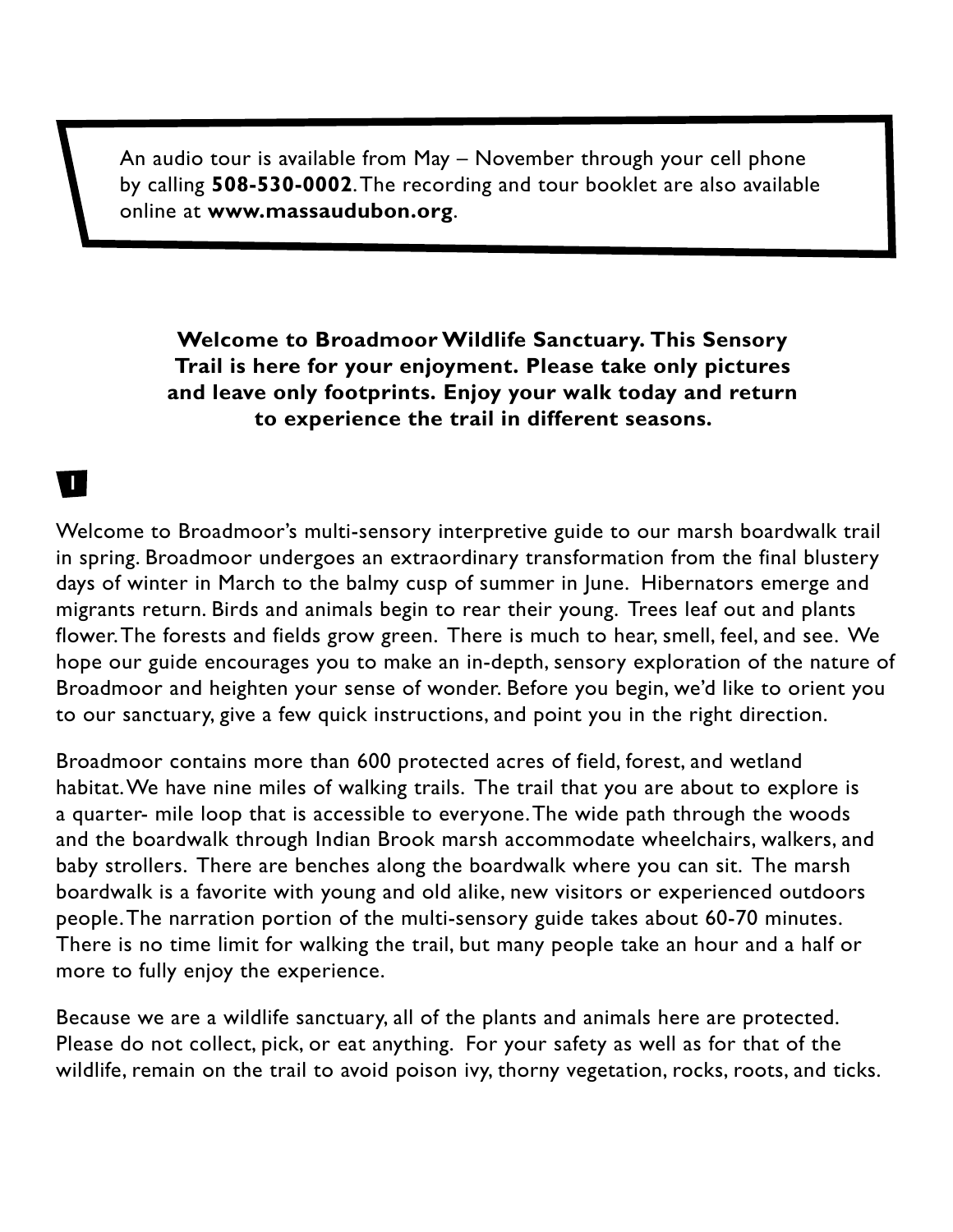This part of the trail runs parallel to a large field on your right. Take a few moments to explore the field by making a sensory impression of this habitat. This is one of the activities that we will ask you to do from time to time. Listen to the sounds of the field and breathe in the scent. Can you detect the differences between early and late spring?

Fairly dormant in March, the field comes to life after the ground unfreezes by mid-April. The earthy aroma of "mud season" is more pungent than the grassy scent of the field in June. In May, note the light fragrance of the flowering wild crab apple and cherry trees. Can you detect the buzzy droning of the bees that pollinate the delicate white blossoms?

Meadow voles, tunneling through snow and dried grasses all winter, now share the field with other herbivores. One of our only true hibernators, woodchucks emerge from winter burrows. During the spring, they waddle through the field in broad daylight to fatten up on the rapidly growing vegetation. Eastern cottontail rabbits graze early in the morning or near dusk. They scrape shallow depressions, called forms, in the field, where they bear their first litter as early as March. The herbivores attract predators: foxes, coyotes and raptors. Listen for the red-tailed hawk's "keeeer…keeeerr" as it soars overhead. These majestic hawks have a wingspan that is four feet wide.

Bird song increases in volume and variety as the migrants return. Tree swallows come back to Broadmoor in April. Dark, iridescent blue above and white below, these small birds "hawk" for insects over the field, catching their prey in midair. Listen for their twittering calls. Eastern bluebirds are lighter blue and have orange-red breasts. Bluebirds and tree swallows nest in the boxes we provide in the fields.



Before you move on, there is one more activity that we will ask you to repeat at various places along the trail. Let yourself become a sensory barometer to measure wind and weather. Also, you can be a human compass and figure out the direction you are traveling by noting where you feel the sun on your face and what time of day it is. Ready? First, turn and be sure that you are standing with the field and split rail fence on your right. Next, lift your face slightly to the sky. In the morning, the sun is in the east; it will shine warmest on your left side. By midday and early afternoon, the sun will appear in the south so that you will feel it on your entire face. From the west later in the afternoon, the sun will feel warmest on your right. Okay, feel that sun. In which direction are you heading? You are going south.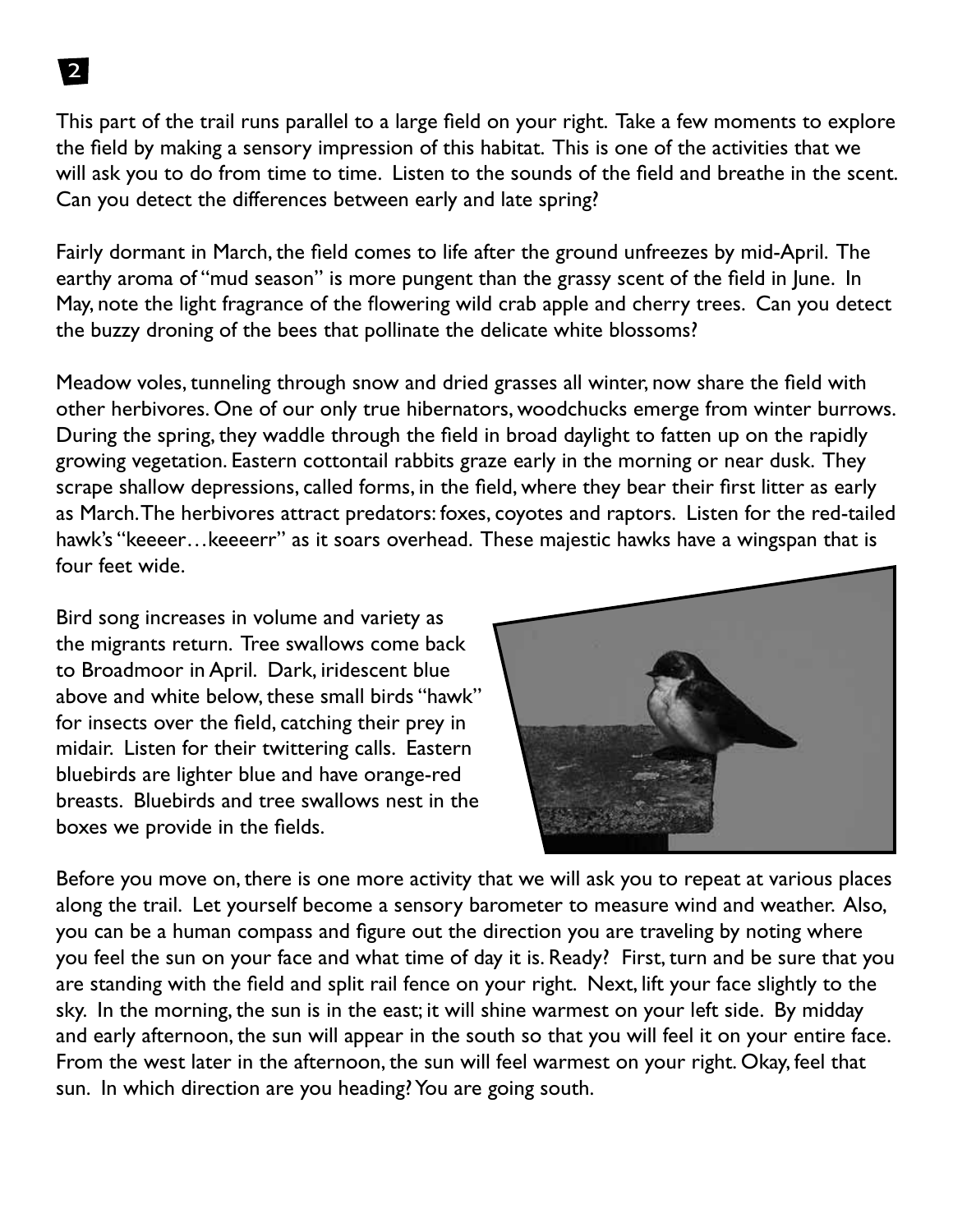Now, feel the wind on your face. From what direction is the breeze blowing? Another way to test wind direction is to lick your finger, then hold it up to feel the breeze. Finally, what is the general "feel" of the habitat you are in? Cold or hot? Shady or sunny? Exposed to the wind or sheltered from it? Noisy and bustling or calm and quiet?

Now that you have an impression of the open field, it's time to explore the forest habitat. Please remember to walk along the right side of the trail, but don't step in the vegetation at the edge of the path. It may contain poison ivy.

#### 3

You have just entered one of Broadmoor's other major habitats. This is a mixed white pine and oak forest, one of the most common forest communities in southern New England. A large oak is close by on your right. You may have to turn and take a step or two so that you can reach out and touch its furrowed trunk. Feel the rubbery lichens and soft mosses that grow on the bark. Look upward and try to get a sense of the forest. Have the oaks and other broadleaf trees formed their dense leafy canopy overhead yet? Do you sense warmth and dappled light? Or are you walking in darker, shaded woods?

The forest responds to spring more slowly than the field. Red maple trees are one of the first harbingers of spring. As days lengthen and light strengthens, the tips of red maple twigs turn red, creating a reddish haze on the tree tops by early March. The buds swell like miniature red cherries until they burst into flower by the end of the month. In April breezes, the male catkins of birches and willows send forth wind-borne pollen. By the first week of May, most of the deciduous trees have leafed out, followed by the oaks a week later. Tender lime-green when they unfurl, the new leaves contrast with the dark waxy needles of the pines until they mature into the thick emerald green canopy of the forest in June and summer.

A word of caution before you walk through the forest: poison ivy is quite common at the edge. Poison ivy has three shiny green leaves, but they might be maroon when they first emerge in spring. Sometimes the leaves have a thumb-like lobe. The stems are always smooth, with no thorns or prickles, and the berries are greenish-white. Poison ivy grows as a low plant, a small shrub, or a climbing vine. The vines are hairy with aerial roots and can give you a rash even if they have no leaves.

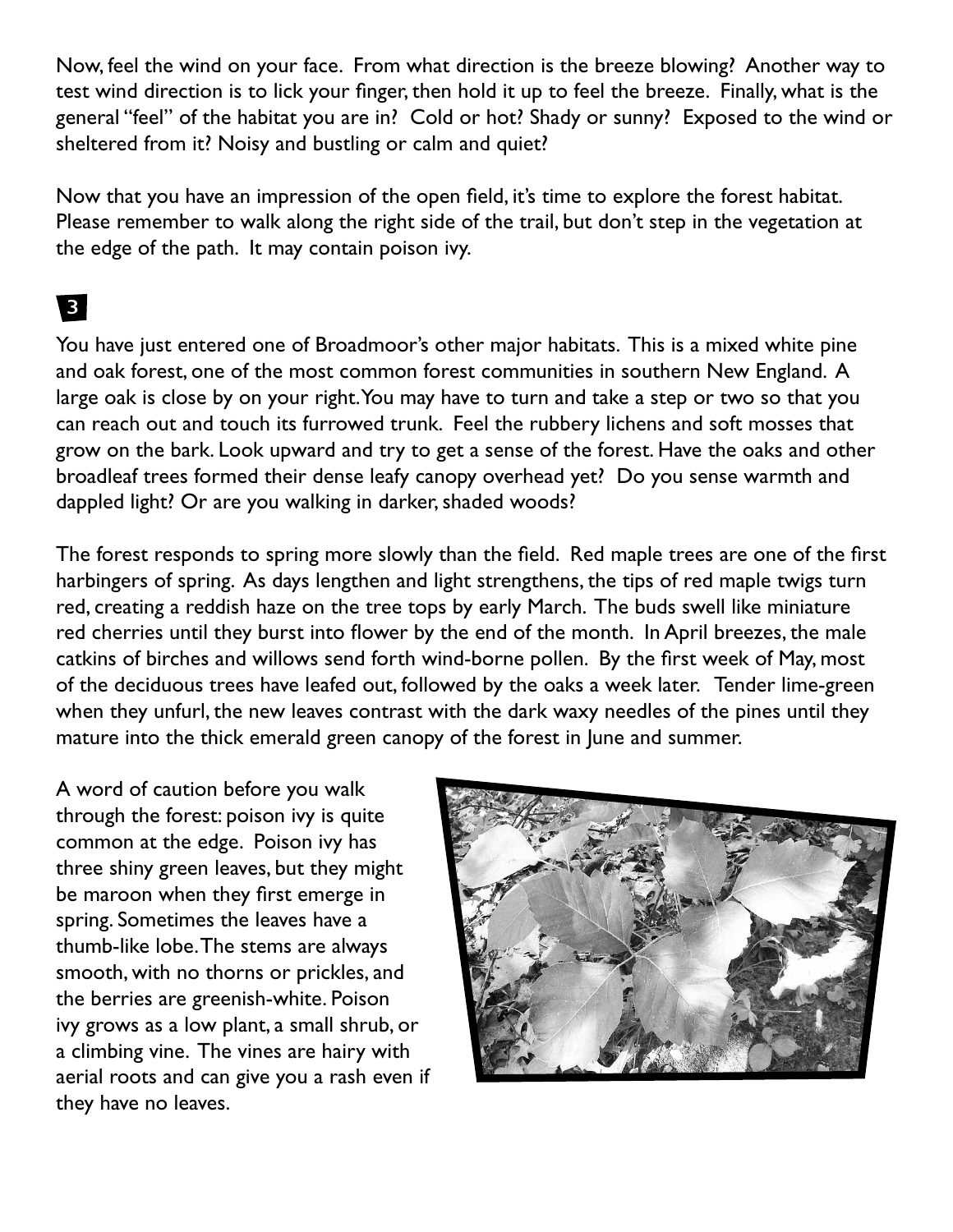You are standing at a bend in the forest trail. This is a great place to hear the changing variety of sounds in the forest and beyond. Not all of the spring music is bird song. From March through November, chipmunks punctuate the woods with their loud chipping.

Red squirrels are highly territorial. They warn off other red and gray squirrel intruders with their gutteral chittering. Red squirrels feed on the buds and flowers of the forest trees in spring and on fruits, nuts and pine cones in summer and fall. They hide most of their fall bounty in a single cache for the winter. Red squirrels often feed in the same place every day, leaving a large midden—or pile—of nutshells and pine cone debris below.

You may hear this faint quacking between late March and early April. No, they are not ducks, but wood frogs calling from one of Broadmoor's vernal pools. Amphibian migration to vernal pools is one of the highlights of early spring. "Big Night," occurs on the first warm, rainy night of spring when wood frogs and spotted salamanders return en masse to their natal pools to mate and lay eggs. Days later, the adults head back to the upland woods, leaving the next generation of tadpoles and salamander nymphs to transform into adults before the vernal pools dry up. Other callers of the frog chorus include spring peepers, with their bell-like call and American toads that trill in May.

#### 5

When you stop now, there should be a large tree on your left. It is a white pine. Broadmoor's pines, oaks and shrub thickets provide food and shelter for mixed flocks of resident songbirds all winter. Now the birds are moving into individual territories for the nesting season, the males calling to attract a mate. By early March, our year-rounders are singing. Few calls are more piercing than that of the bright red northern cardinal. Song sparrows and white-throated

sparrows have distinctive melodies. Compare the song sparrow's with the white-throated sparrow's "old Sam Peabody, Peabody, Peabody". The nuthatch's makes a nasal "yank yank" sound. The titmouse has a "cheeva cheeva cheeva" call. Joining the "chickadee dee dee" call, the black-capped chickadee's courtship song fills the air. This musical "fee-bee" is often confused for the call of the eastern phoebe, one of our summer migrants. The phoebe does, indeed, call its name, but as a quiet, matter-of-fact "febbe" that can't compare to the chickadee's exuberance.

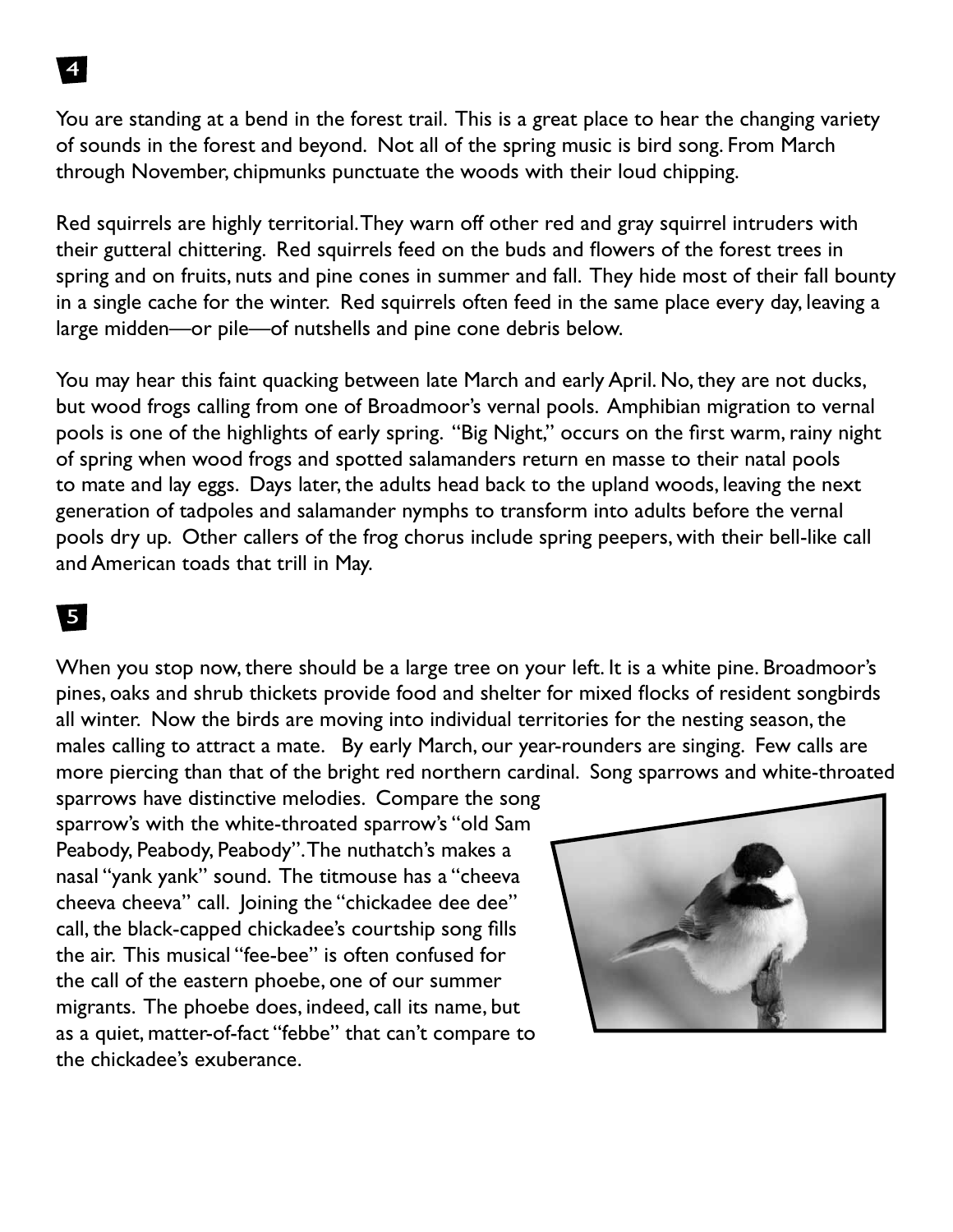Summer migrants add their tunes to the dawn chorus in late April, May and June. The bird chorus is at its fullest in May. By late May and in June, the birds are busy raising young and have quieted down considerably. Many wood warblers pass through Broadmoor on their way to breeding grounds farther north, and we catch their songs for only two or three weeks in May. The common yellowthroat and the yellow warbler breed at Broadmoor, often nesting in wooded thickets near the water's edge. The male yellow warbler is entirely yellow and has reddish streaks on its breast. You can tell it apart from a goldfinch because a goldfinch has black wings. The common yellowthroat, with its black mask and bright yellow throat, skulks low in the underbrush. It is often heard rather than seen. Listen for its "witchity witchity witchity" call. Almost everyone's favorite spring bird is the brilliant orange and black Baltimore oriole with its gorgeous song. Listen for all these songs as you walk on.

### 6

We'd like to give you some information so that you can familiarize yourself with the boardwalk part of the trail. The boardwalk itself is 430 feet long and 8 feet wide. The left edge of the boardwalk has a short curb approximately six inches high, but has no rail. The right edge has a three-foot high railing that you can hold to get your bearings, so please keep toward the right side of the boardwalk. There are two benches along the boardwalk for rest and contemplation, and you will be prompted to stop at each one. There is another stop midway between the benches. Please take the time to walk at a pace that is comfortable for you. Stop and explore anywhere and everywhere you are curious.

Before the boardwalk heads into the open marsh, it passes through a small wetland buffer zone where the forest and the marsh grade into each other. This upland/wetland interface is composed of a shrub thicket, wetland plants, such as jewelweed and vines of fox grape.

This is a good place to test your sense of direction. Lift your face toward the sun. Where is it shining brightest on your skin? You are facing south.

# **z**

At this small jog along the railing, you are overlooking an area of very shallow water on the right. Warmed quickly by the morning sun, this is the most likely place to find painted turtles, frogs and water snakes when they first emerge from winter hibernation in March. From midspring throughout summer, turtles are active in the marsh on sunny days. They paddle lazily just below the surface or float among the water lilies, poking their heads above the water. Others bask on muddy tussocks and emergent logs. If you walk by and cast shadows on the turtles, they'll dive into the water. Listen for the gentle "plop."

In May or June, female turtles leave Indian Brook and head upland to lay their eggs in sandy or gravelly soils, along the edge of the trails or fields. It's not uncommon to find a painted turtle heading up the hill in the woods. Snapping turtles may travel farther away from the water to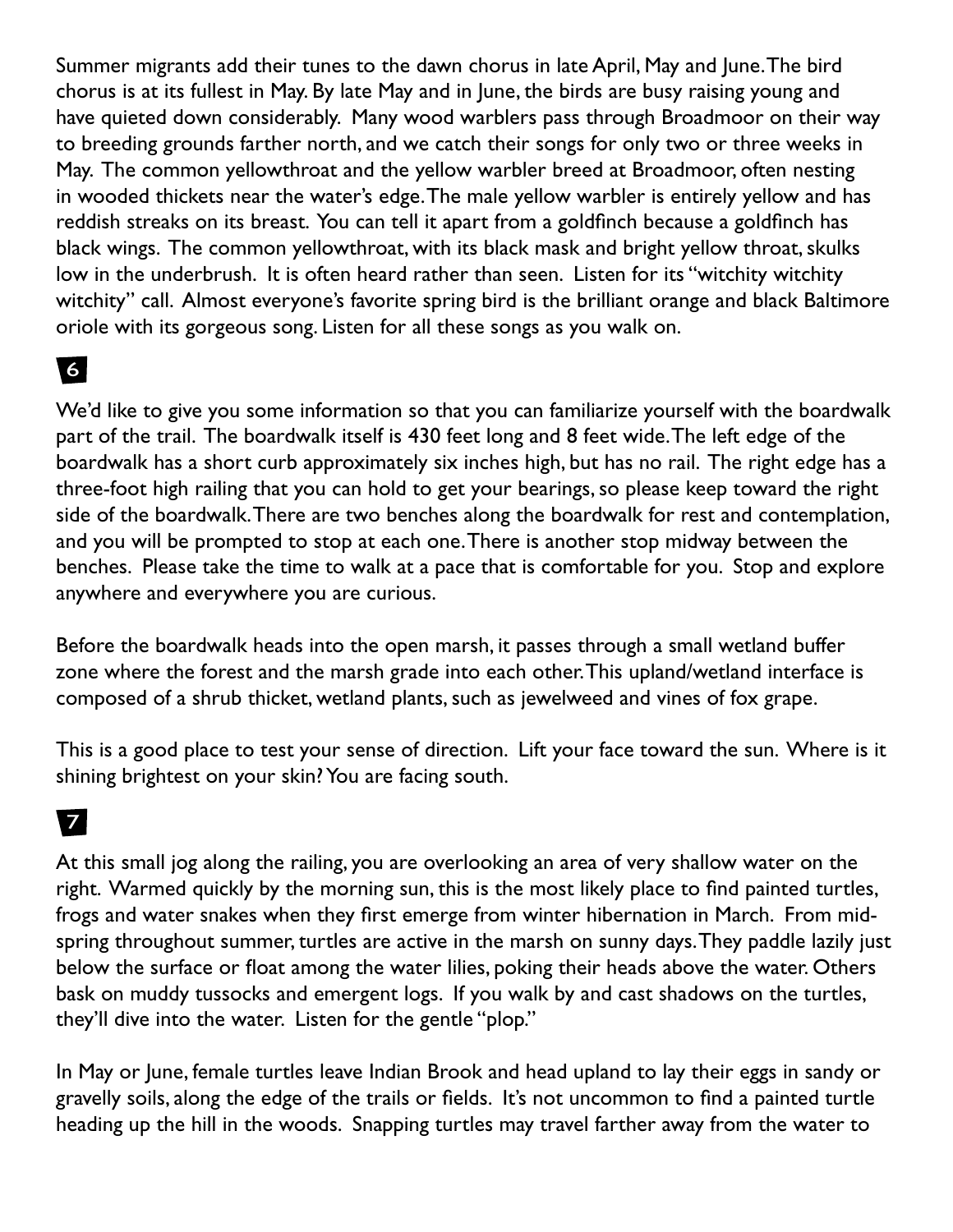lay their eggs. We've found female snappers right next to the Nature Center looking for a good nesting spot. Turtles use their hind feet and legs to dig and often make several false nests. Although they cover the true nest after depositing their eggs, many nests are preyed upon by raccoons and skunks.

Now, turn around so that the railing is behind you and walk five or six steps to the bench. Have a seat. Feel where the sun is strongest on your face and take a human compass reading. Ready? Do you feel the full power of the sun's energy warming you?

Plants fuel the web of life in the marsh and everywhere else on earth by harnessing the sun's energy to produce food—sugars—through the process of photosynthesis. Their roots, shoots, leaves, flowers, fruits and seeds feed a wide variety of animals, including humans. Indians and colonial people utilized almost all parts of native cattails for food, for example. They ate the tender vegetative shoots, added the nutrient-rich pollen to their bread, and ground the rhizomes into flour or cooked them like potatoes. Indians ate the starchy tubers of the arrowhead, which is also called "duck potato." In addition to feeding and sheltering the inhabitants of the marsh, wetland plants act as filters to purify water and as sponges to control flooding.

In March and April, the plants of Indian Brook marsh show few signs of new growth. But the days keep lengthening and warming up and by the end of May, the marsh greens up with lush vegetation. The sword-like leaves of the cattails and the spearhead-shaped leaves of arrowhead and arrow arum dominate the shallows. And then in June, you can smell the perfumed fragrance of the white water lilies that float on the surface.

# 8

What impressions can you gather from the shallows near the shore? Is the area hopping with activity or does it feel like a drowsy, lazy place? Is today raw and windy, balmy and breezy, or hot?

No matter what the season, the waters of Indian Brook are teeming with life. Many aquatic insects have larval forms, called nymphs, that overwinter under water and metamorphose into delicately-winged fliers from mid spring to early autumn. Dragonflies and damselflies are fierce predators of mosquitoes and other insects as they fly over the marsh. Their larvae are equally voracious, eating any aquatic invertebrates that are smaller than they are – including other dragonfly and damselfly nymphs. Caddisfly larvae build elaborate cases from pebbles or leaves or sticks to protect themselves until they are ready to leave their watery habitat for the air. The most ephemeral, mayflies, emerge as adults for only twenty-four hours in early May. If you are lucky enough to be here when they emerge, you will find fluttering mayflies all over this boardwalk and the surface of the marsh.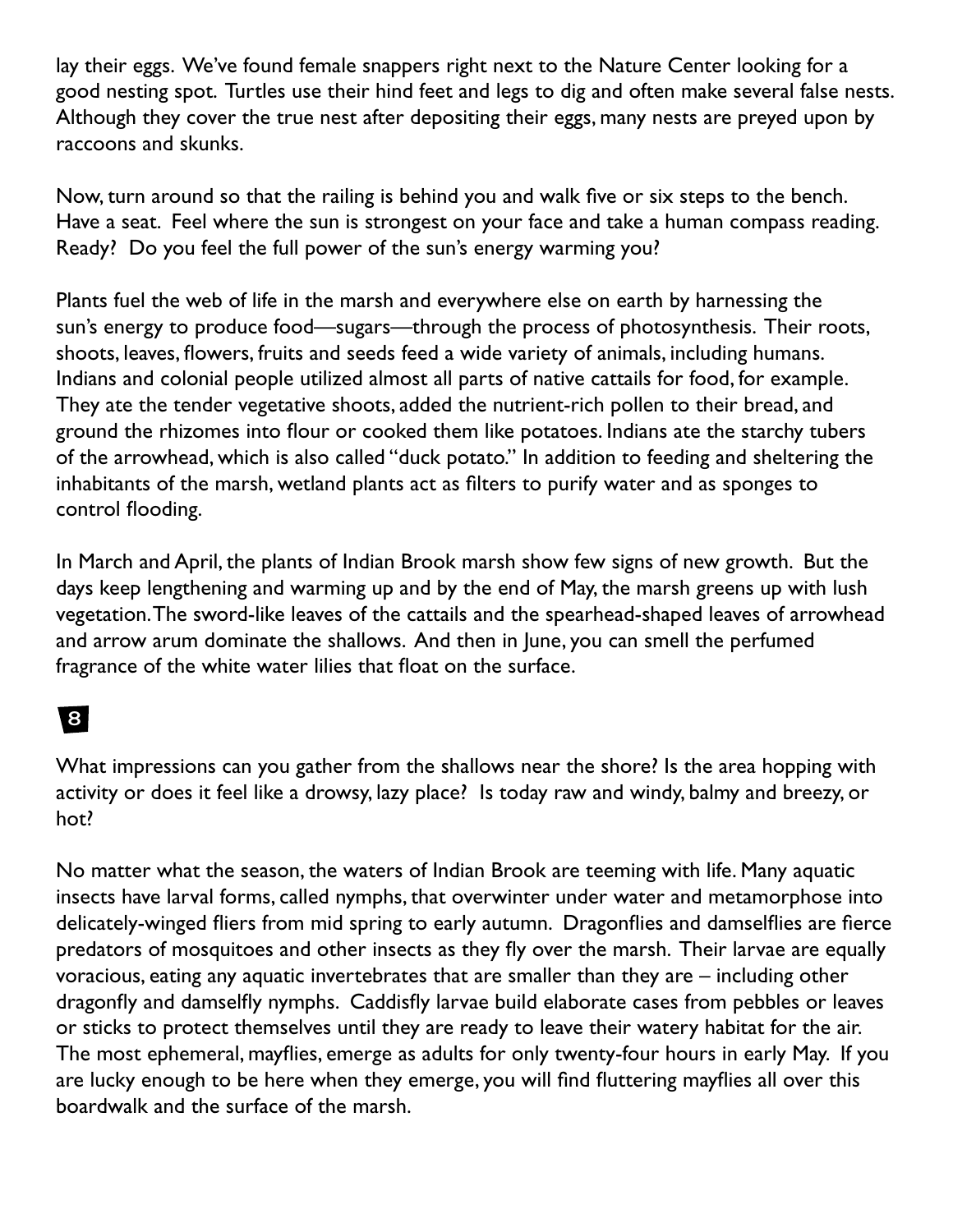Warm weather brings swarms of whirligig beetles and water striders to the water's surface. Many more insects find food and shelter on stems and leaves of submergent vegetation or on the undersides of lily pads. Others creep along the muddy bottom. Insects are an important source of food for Indian Brook's fish: pickerel, bass, sunfish, catfish, and bluegill.

Beavers and muskrats, too, live in this marsh. Beavers build lodges out of logs, branches and mud. The large mound straight across the marsh on the far left is a beaver lodge. Muskrats build lodges out of mud and cattails in the open water. They also make bank dens. One of these dens is at the shore to your right. You can often find adult muskrats out swimming during the day, and sometimes young ones are out playing near the den. A swimming muskrat makes a narrow, ribbon-like wake with its long, thin tail. Muskrats are much smaller and less elusive than beavers. Beavers feed at dawn and dusk and work on their dams and lodges at night.

#### 9

The red-winged blackbird's hoarse "conk-a-reee" is the most common and easily recognized call in the marsh. The male red-winged blackbird is glossy black. His yellow-margined red "shoulders" flash a brilliant scarlet when he flies. Female red-wings have drab, mottled brown plumage, providing them with good camouflage when they are nesting in the cattails.

Great blue herons have always fished in Indian Brook marsh, virtually motionless while they stalk their prey. Primarily fish eaters, they also eat frogs and crayfish. They usually nest in large rookeries, but a couple of pairs have nested at Broadmoor over the past few years. Their large nests are loose and messy platforms of twigs high up in dead trees or white pines. How incongruous to watch these huge, long-legged waders flying into the treetops! Belted kingfishers are also fish-eating birds with a loud harsh call. When they hunt, kingfishers hover above the water like helicopters, then plunge into it head first to catch a fish.



While you are sitting, take the opportunity to look and listen for ducks and geese. In the spring, mallards and Canada geese nest in the dense vegetation. Most of us are familiar with the loud honking of Canada geese and the quacking of mallards. In May and June, the ducklings and goslings are paddling around the marsh with the adults. If you listen carefully, you can hear the babies softly peeping back to their parents.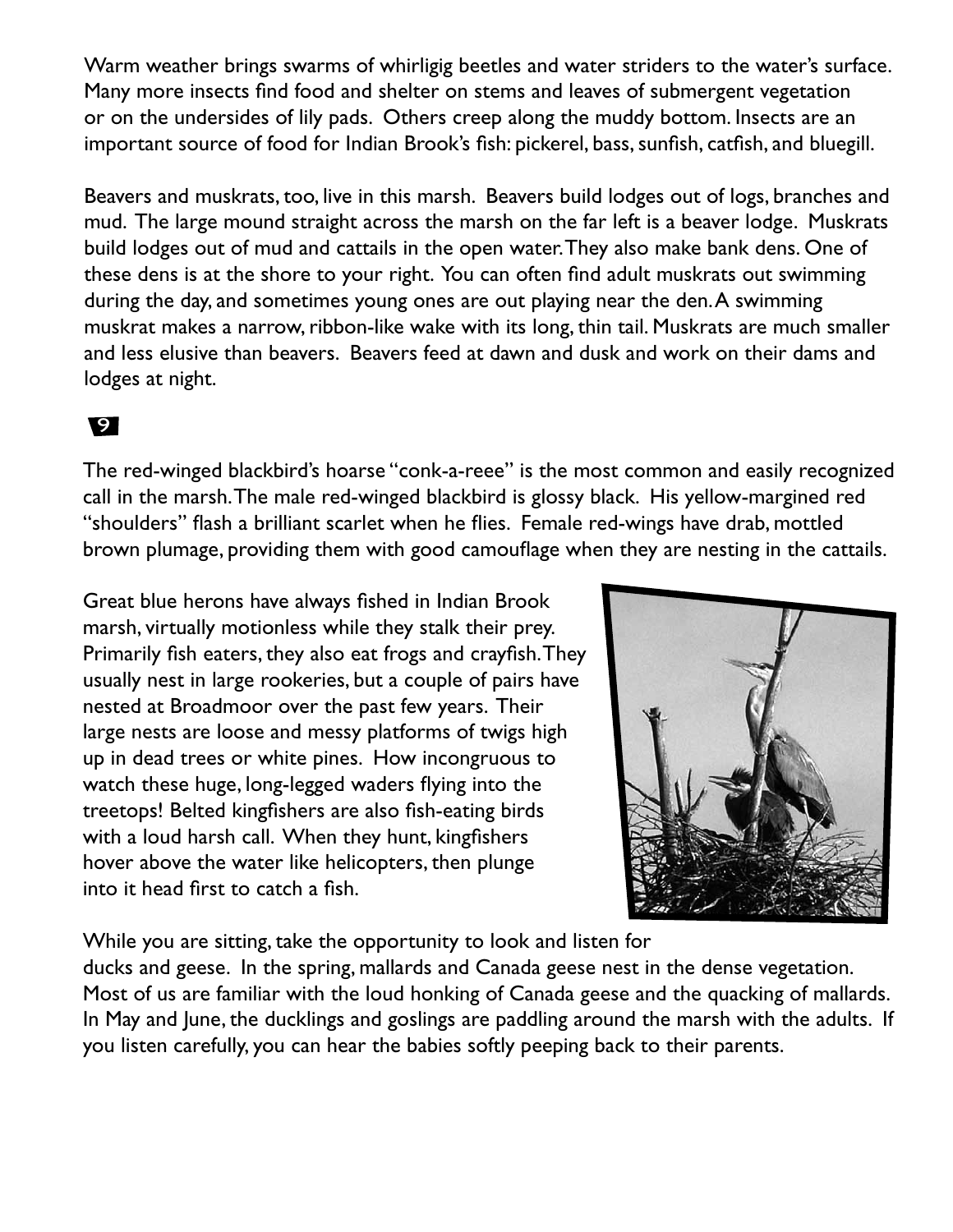Use your senses to investigate this dead maple tree. Knock sharply on the trunk and listen. Does the tree sound hollow or hard? Feel the rotting wood. Is it punky and soft or dry and dusty?

Fungi, bacteria, insects, and rain are all working to decompose the wood. Birds, squirrels and raccoons take shelter in cavities that are easily excavated in the soft, dead wood. Bark beetles, termites, and carpenter ants colonize the rotting wood. You can feel vertical tunnels and sawdust where they have come and gone. Woodpeckers make large, uneven holes in the wood to get at those insects. Eventually, a dead tree becomes so hollow and riddled with rot that it falls to the ground where it continues to decompose into soil. One of the giant limbs of this maple came crashing down in a storm, and now lies in the shallow water parallel to the boardwalk.

These shallows are prime skunk cabbage habitat. The first wetland plant to flower in early spring, skunk cabbage relies on flies for pollination because most other pollinators haven't emerged yet. What attracts flies? The smell of rotting meat and garbage. Can you detect the skunk cabbage's unpleasant odor?



#### **111**

Now that you are back in the woods, stop and take a sensory impression of this part of the forest. The odors of the forest will change over the course of the season. The thawing ground in early spring gives the air an earthy, organic smell like warm mud. Perhaps you'll catch the pungent smell of skunk cabbage here as well.

The air turns sweeter in late spring. In May, the fragrance of lilies of the valley is overpowering. It has escaped cultivation to bloom along this slope next to its diminutive cousin, Canada mayflower. Native wildflowers that bloom at Broadmoor in May include Canada mayflower, star flower, polygala, wild sarsparilla, Indian cucumber-root, wood anemone, and pink ladies slipper. These flowers are called spring ephemerals because they bloom for a brief time in the green-gold dappled light that reaches the forest floor before the trees leaf out fully and create too much shade.

In June, try to detect a sweet, grassy scent. You may be surprised at the scent of fresh-mown grass so far away from a field, but this is not grass. It is hay-scented fern, a woodland fern that blankets the slope. If you can't smell it yet, breathe deeply to catch the scent.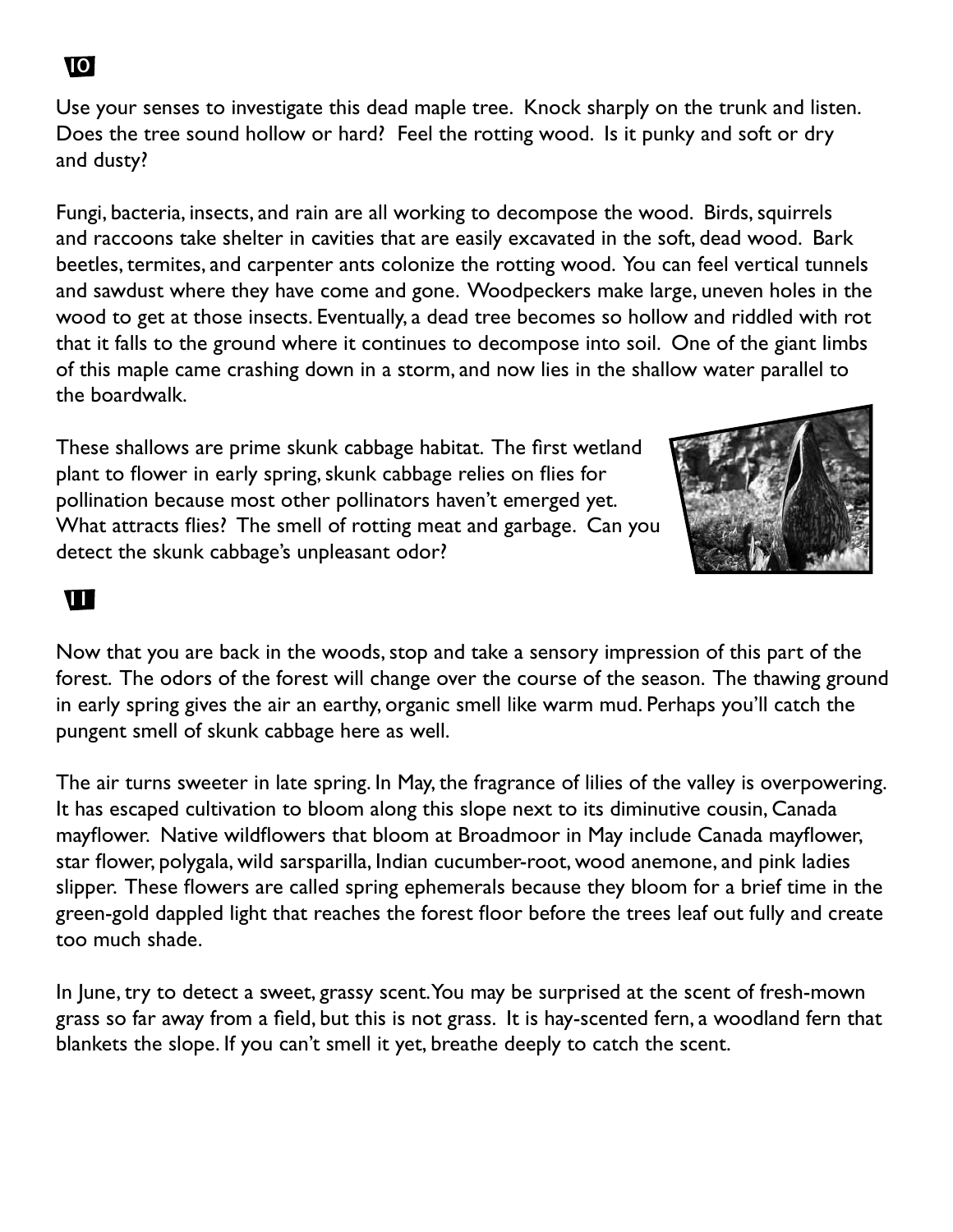Careful listening will clue you into Broadmoor's recent weather conditions and this time of year. If you hear the gurgling of water running along a stony channel, this means that the intermittent – or temporary – stream is currently flowing under the bridge into Indian Brook. The brook flows continuously at winter's end and in early spring. It dries up quickly unless we've had a particularly wet spring. Water will flow through the channel again whenever we've had a good, soaking rain within the past few days.

People have lived near Indian Brook probably for as long as humans have inhabited the area. Native Americans lived here because fresh water was plentiful, and the brook and marsh provided a bountiful source of food. They paddled along Indian Brook to the Charles River, their "highway system" to Boston harbor. The first gristmill in Natick was built on the Charles River, commissioned by native people and constructed in 1697 by a settler, Thomas Sawin. Over the years, another gristmill and a sawmill were powered by the waters of Indian Brook. The land on the other side of the brook and marsh used to be a dairy farm. The land on this side was once a truck farm. The farmers grew vegetables that they trucked into Boston to sell. On the right, between the bridge and the marsh, lie the rusted remnants of the pump and some of the piping used to irrigate the crops. Broadmoor is rich in both human and natural history.



We would appreciate your feedback on how this trail worked for you. Please spend a few minutes answering some questions now or after you get home. To provide feedback now, you can talk with one of our staff or volunteers or fill out a written questionnaire. To provide feedback at home, you can take home a questionnaire and return it at your convenience or visit us at www.massaudubon.org/accessibility to complete the questionnaire online.

We hope you have enjoyed your visit and have learned some new things about this special wildlife sanctuary.

This audio tour and booklet were produced with the help of:

Jerry Berrier - advisor, narrator, sound and recording engineer; Lang Eliot - bird, insect and amphibian recordings; Jini Fairley -advisor; Paula Lyons - narrator; Tony Kahn - studio recording engineer; and Marsha Salett -writer. The tactile map was produced by the Braille and Talking Book Library at the Perkins School for the Blind. The tour is funded by the family of Helen November Wile who cared about making the world easier for people with visual limitations, and supported services on their behalf.